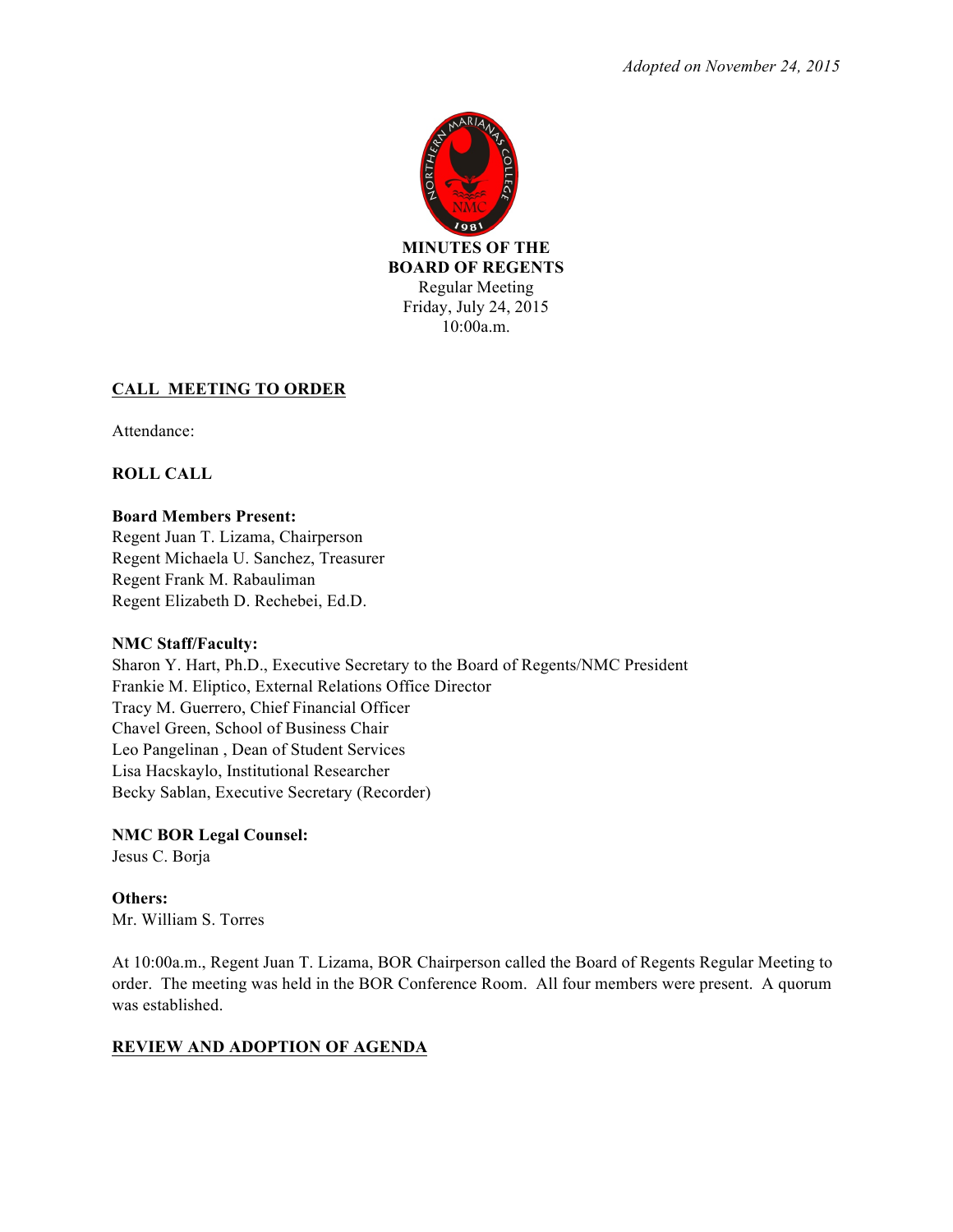Mr. Torres stated his name for the record. Chairperson Lizama asked Mr. Torres not to partake in the meeting or else he would call the Police. Mr. Torres asked on what authority. Chair Lizama asked him to refrain from speaking and repeated that if he did not, the Chair would call the authorities (one more time that you speak).

## **Continuation with the Review and Adoption of Agenda:**

Regent Rabauliman motioned to move into Executive Session. However, Chairperson Lizama recommended adopting the agenda first. Regent Rabauliman motioned to adopt the agenda and Regent Rechebei seconded the motion. All members voted yes, the agenda is adopted.

## **EXECUTIVE SESSION**

Regent Rabauliman motioned to go into executive session and seconded by Regent Rechebei. All members voted to move into Executive Session. Legal Counsel Borja requested for the Board to clarify on the record that the Board motions to move into executive session to discuss legal matters.

Regent Rabauliman motioned to move into Executive Session to discuss legal matters. Regent Rechebei seconded the motion. All members present voted yes to move into Executive Session. Motion carries.

For the record, Executive session ended at 12:20 p.m. on July 24, 2015.

For the record, the following members were present:

Regent J. Lizama Regent F. Rabauliman Regent E. Rechebei Regent M. Sanchez

Chairperson Lizama called the meeting back to order. Upon convening the meeting, there were no actions taken. However, the board did ask Counsel Borja to look at the factual aspect of the issue with regard to the boards terms. Regent Rabauliman added that this could be clarified as simply an instruction from the Chair.

Chairperson Lizama indicated that the board has already adopted the agenda. Regent Rechebei asked to add the Adhoc Report to the agenda. Chairperson recommended moving on to the next items on the agenda.

## **REVIEW AND ADOPTION OF MINUTES**

May 22, 2015 – Regular Meeting June 25, 2015 – Special Meeting

Counsel Borja noted some concerns over draft minutes specifically the May 22, 2015 Regular meeting and continuation on May 26, 2015. In particular, Page 4: Executive session: Regent Torres motioned to enter executive session; separating the minutes. Regent Rechebei indicated she was not present during the May 26th meeting. Counsel Borja also added to what Regent Rechebei said, under heading of the executive session. Does not say when it ended, no action, subject matter that was to be discussed in that executive session should be inserted. On the May 26, 2015 meeting in executive session, there were some matters that were discussed regarding terms that discussion is not noted. Additionally, the two Regents, that he has been tasked to research,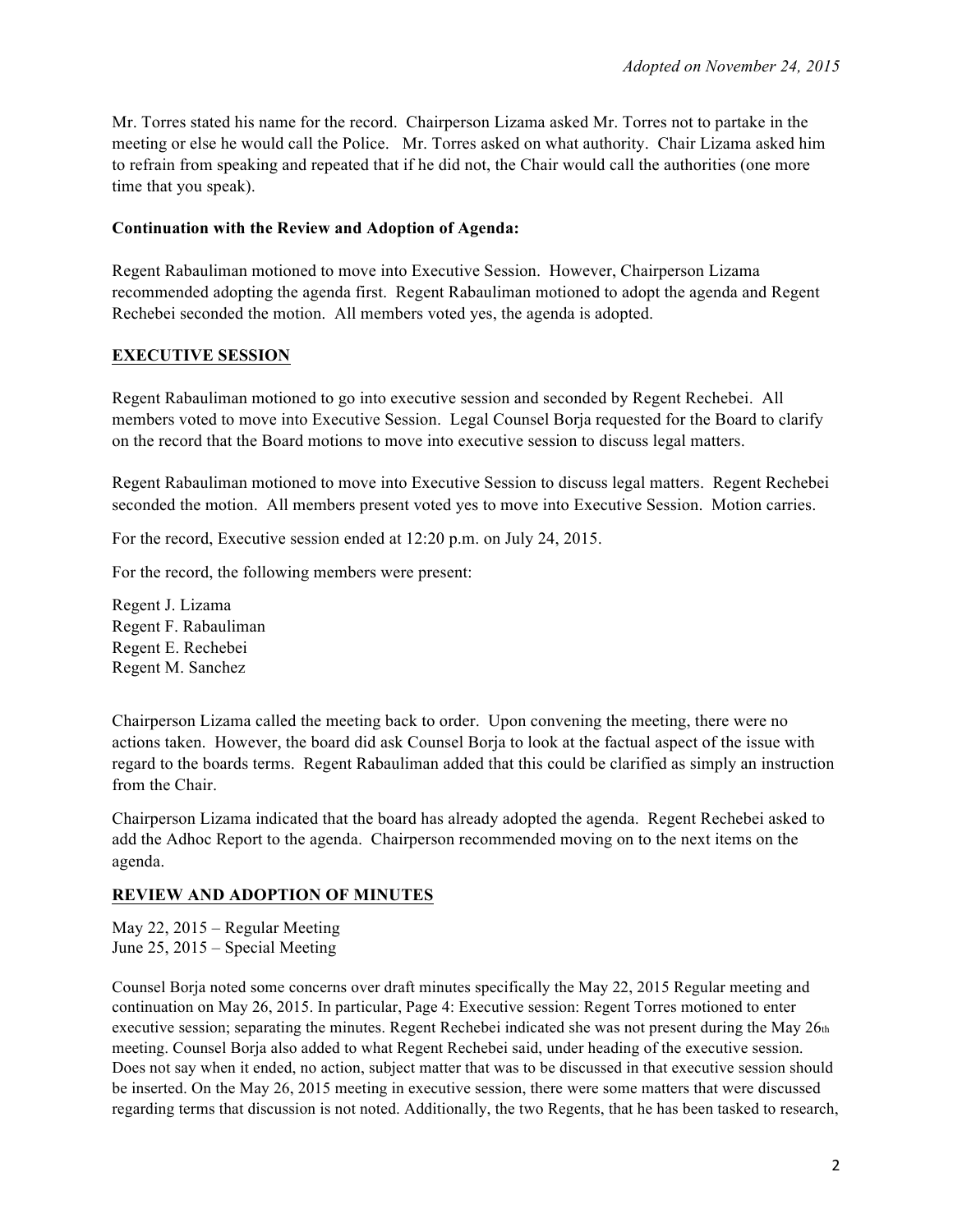it was not properly noted when they left. Chairperson Lizama said statement should be included. Counsel Borja recommends looking into recordings.

Regent Rechebei motioned to table the minutes and seconded by Regent Sanchez. All members voted yes, the motion carries.

**PUBLIC COMMENTS** None.

#### **Chairperson's Report**

Chairperson Lizama provided some comments. He mentioned that the President's Contract is pending. The matter will continue to be addressed in Executive Session.

## **REPORTS AND ACTION FROM STANDING COMMITTEES**

#### **Program Committee:**

Regent Sanchez indicated that the committee yesterday. The following policies are being recommended for approval.

#### **Board Policy No. 4008 – Student Grievance**

Regent Rechebei motioned to adopt policy no. 4008 and seconded by Regent Sanchez. Discussion follows: Leo Pangelinan, Dean of Student Services explained key policy changes that includes: cause for instructional matters to be subject matters that students can bring forward as complaints i.e. discrimination; sexual harassment; key insert is complaints against the Presidents (Student grievances about the President goes to the Board). Looked at the way other schools handled. Dean Leo explaining the procedures.

President Hart indicated that this is the process right now it ends with the President. The only situation is if the grievance is filed against the President. There were some concerns raised such as the board handling every single complaint and not to mention frivolous complaints. President Hart suggested that the college do more research.

After much discussion, the motion did not carry and the item is tabled.

#### **Program Evaluation Policy**

Regent Rechebei motioned to adopt this policy and seconded by Regent Rabauliman. All members voted yes. The motion carries. Policy is adopted.

#### **Program Termination Policy: 3000 Series**

Regent Rechebei motioned to adopt this policy and seconded by Regent Sanchez. It was noted that Helen normally would assign a number after a policy is adopted. Discussion as follows:

Regent Rabauliman inquired what about the creation of a new program? President Hart indicated that's a different policy. Chairperson Lizama asked if an inventory of terminating program exists.

President Hart indicated that more on a 3-year cycle, data gathering, look at enrollment numbers, student satisfaction, graduation rates, and employment. After much discussion, all members voted yes. The policy is adopted.

#### **Academic Calendar**

Chavel Green, Acting Dean of Academic Programs & Services presented the academic calendar. She gave an outline of the 3-year calendar (2015-2017) projected two years in advance.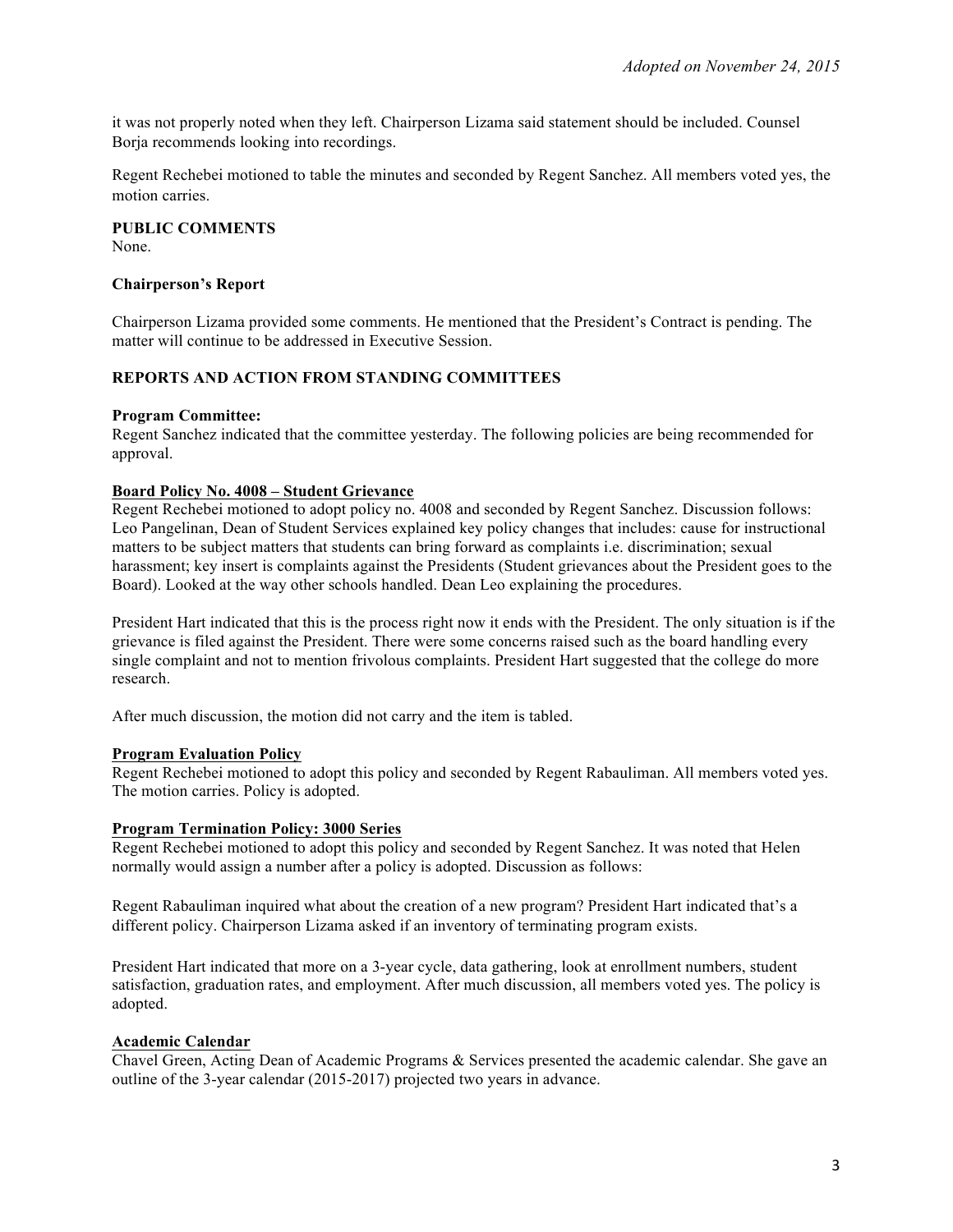Regent Rechebei motioned to approve the academic calendar and seconded by Regent Sanchez. Moved to approve the Academic Calendar. All members voted in favor of the motion. The academic calendar is approved.

### **Program Approval Policy**

This matter is tabled for its next meeting.

#### **Voter Registration Policy**

This item is removed from the agenda.

#### **Degree Credit and Non-Degree Credit**

Regent Rechebei motioned to adopt the Degree Credit and Non-Degree Credit and seconded by Regent Sanchez. All members voted yes, the motion carries. The policy is adopted.

### **House Bill 19-04 (Substitute Bill) Letter to Representative Felicidad Ogumoro**

Regent Rechebei motioned to approve the letter to Representative Ogumoro in relation to H.B. 19-04 (Substitute Bill) and seconded by Regent Sanchez. President Hart added that during the committee meeting, there was a fiscal concern and hopes that in the future the college can do something similar like PSS, put in place their 25%. Right now we are at 1%.

Counsel Borja referred to a legal opinion that he had prepared regarding the boards constitutional duties. He added that he wouldn't want someone to say, you support the delegation, and no prohibition that others can't do it, may take away funding that NMC needs.

### **Personnel Committee Report:**

Regent Rabauliman, committee chair informed the full board that the committee discussed the Legal Counsel's contract, which sets to expire in September. The contract includes both Attorneys Borja and Matt Smith. The committee decided to recommend to the full board an RFP for its own legal counsel. Committee decided to separate Legal Counsels. Board will review contract.

Regent Rabauliman motioned and seconded by Regent Rechebei. Discussion follows: Counsel Borja made a clarification that in the first RFP, the contract was worded to the extent that if NMC did not have a Legal Counsel the boards counsel can be used where appropriate. All members voted yes, the motion passed. An RFP will be expedited.

There was a recommendation that the boards Executive Committee review legislative matters, consisting of committee Chairs. Regent Rabauliman indicated that in the past the responsibility was given to the fiscal and legislative committee. Chairperson Lizama said that a committee should be created for that purpose. President Hart said that the current policy does not have one for executive committee. Discussion continues about the committee's roles and responsibilities.

## **Fiscal Committee:**

#### **Board Policy No. 7012 - Tuition and Fees**

Looked at this policy several months ago. CFO indicated that this policy is high priority; committee therefore recommends its adoption. The tuition and fees are fees for all students. Board will approve fees when applies to all students.

President added that anytime there is a new structure fee like the Daito Bunka, MOUs could be treated differently. Chairperson wanted an explanation in figures. President Hart explained that for example when a student from Daito Bunka comes, pays same fee, no double charges, anytime we have something separate like that it comes to the Board. Chairperson Lizama talked about having something that is similar to that of a